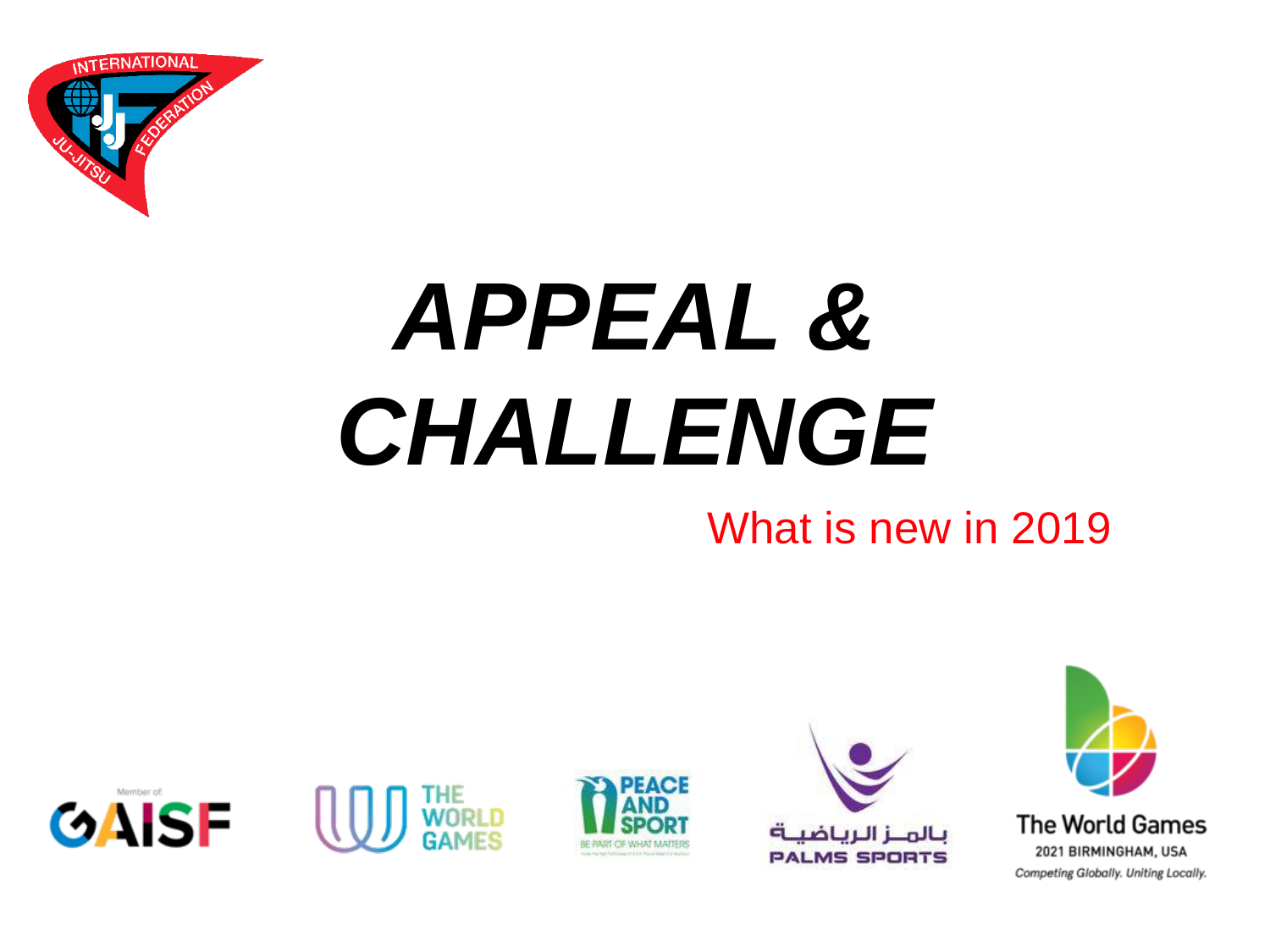

### *OLD: APPEAL*

### *Appeal*

- **Nas done after the fight**
- Could be applied to anything
- **Forced repetition of** fights
- Caused delays



Athletes waiting for an appeal at the world games 2019

…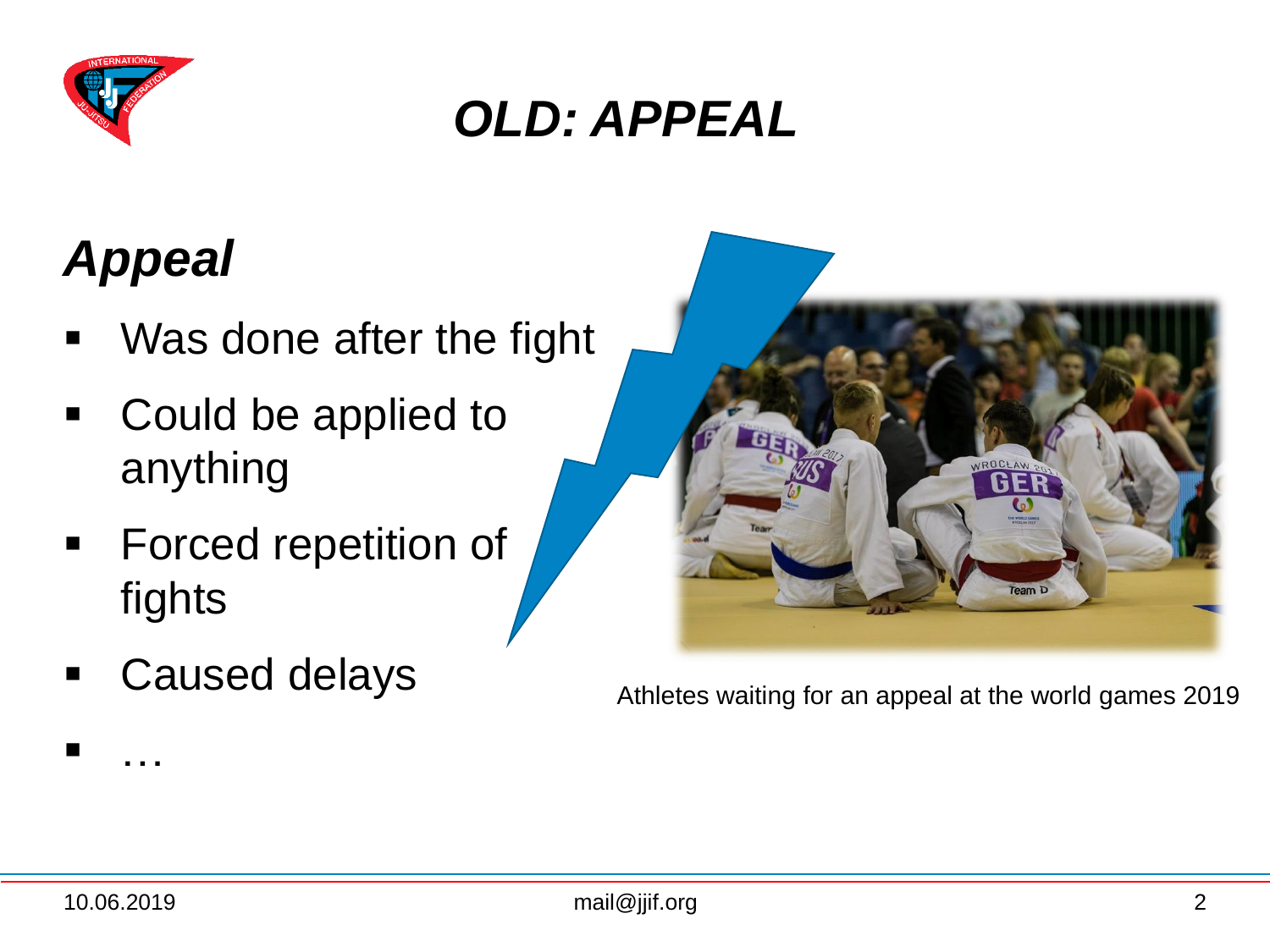

### *NOW:*

### *Appeal*

- shall lie against any part of the competition rules, **which are not challengeable**
- **If shall be made after/before the fight has been ended**, and cannot be used an alternative for the challenge.

### *Challenge*

- shall lie against **any breach** of the **competition rules**  which could have **reasonably changed the outcome of the contest**
- happening between the **start and the end** of a single fight.
- **cannot** be made **after** the **fight has ended** by the referee, but only during the ongoing fight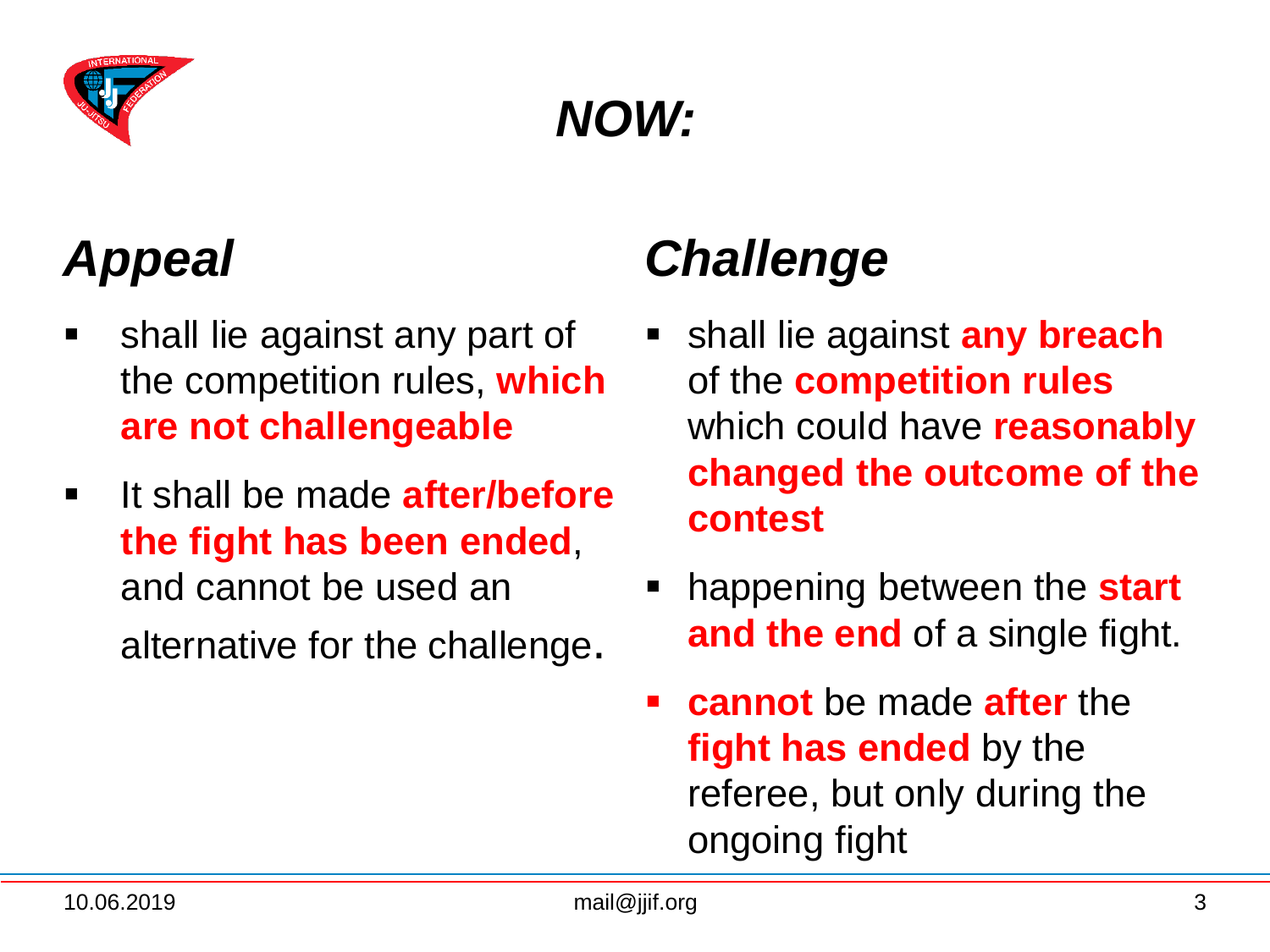- **Appeal** 
	- Wrong Draw, …
- **"** "Hajime"
- Challenge
	- Wrong Points on screen, time (not) running, ...

*NOW:*

- "Mate"
- **Appeal** 
	- Wrong person on tatami, mistake in pools/trees, ...



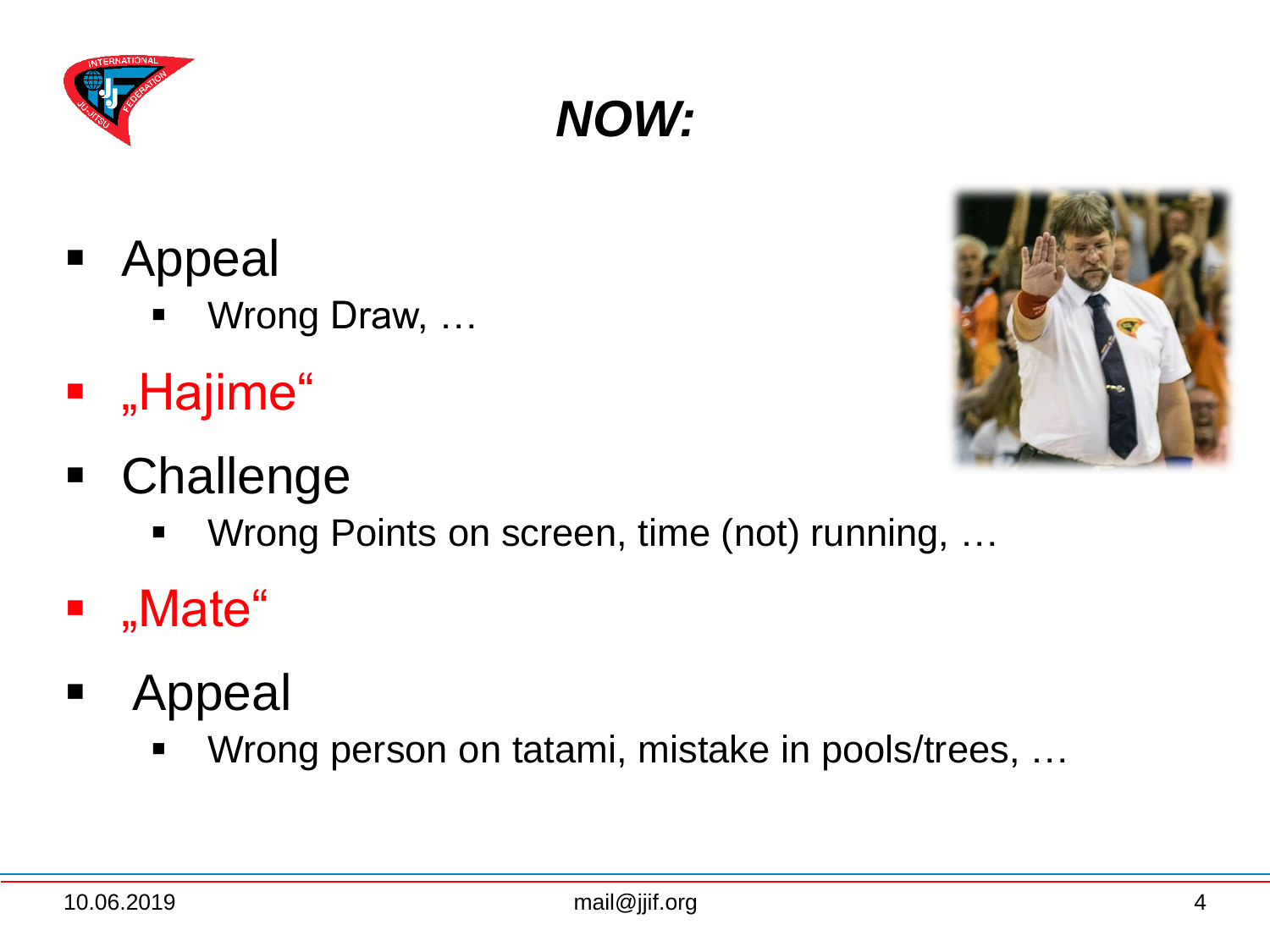

### *CHALLENGE PROCEDURE – COACH PERSPEKTIVE*

- 1. If you see a mistake stand up immediately
- 2. The referee will approach you
	- 1. Fighting/Duo/Show: in the next "Mate"/ "Hantei" situation
	- 2. Jiu-Jitsu (Ne-Waza) referee shall announce "Stop", when the athletes are in a stable, recognizable position to stop the match temporarily
- 3. Clearly describe what you want to challenge
- 4. Referee will ask: "Do you want to challenge this?" to you and to your athlete. Say yes to start the challenge
- 5. Referees check the situation (with video if needed)
- 6. Outcome
	- 1. Situation is changed. "Challenge positive
	- 2. Situation is not changed "Challenge negative"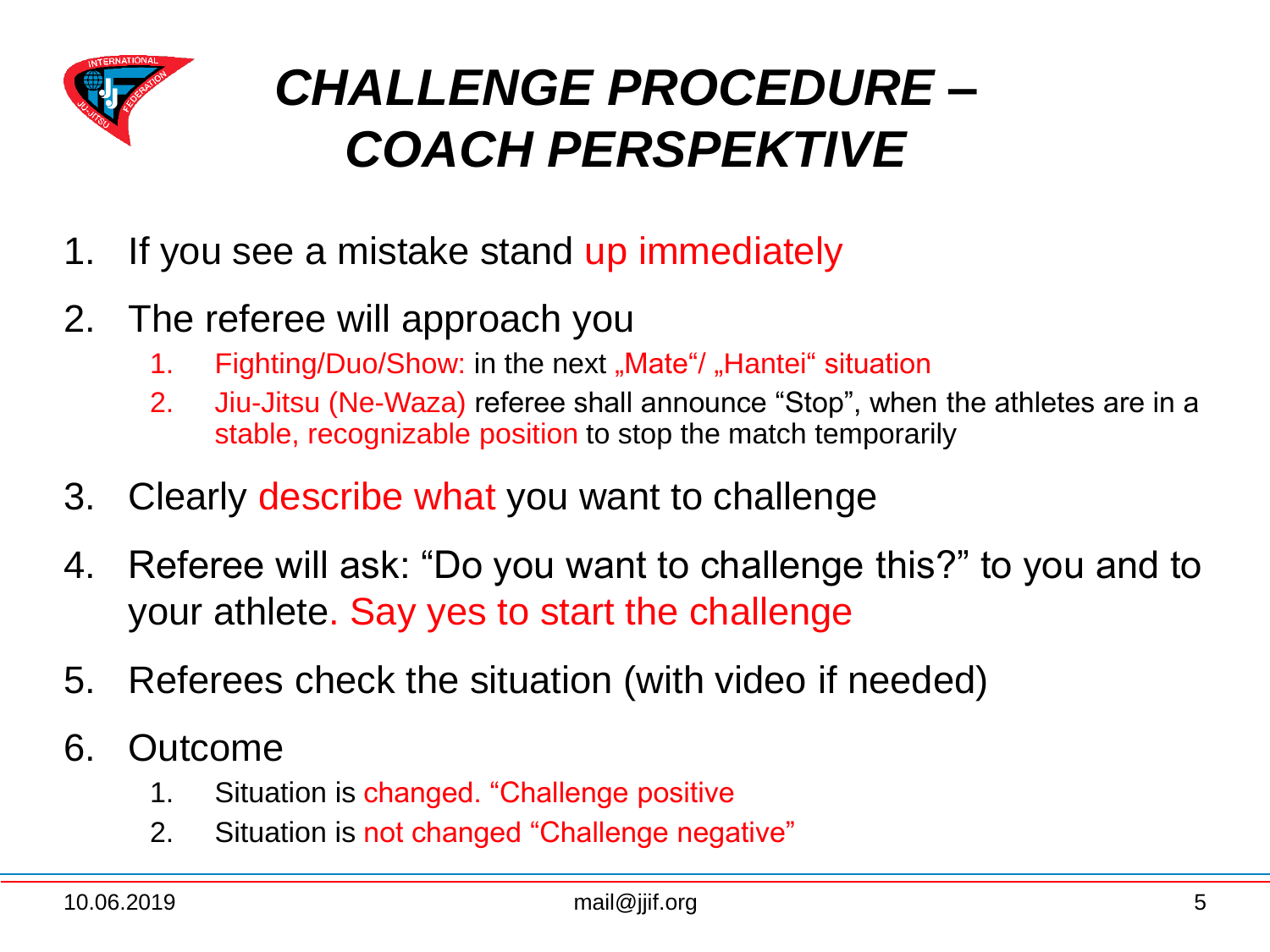

### *CHALLENGE PROCEDURE – REFEREE PERSPEKTIVE*

- 1. If a coach is raising his card, you must approach him
- 2. When:
	- 1. Fighting/Duo/Show: in the next "Mate"/ "Hantei" situation
	- 2. Jiu-Jitsu (Ne-Waza) referee shall announce "Stop", when the athletes are in a stable, recognizable position to stop the match temporarily
- 3. Coach describes short&clear what he/she want to challenge
- 4. Referee will ask: "Do you want to challenge this?"
	- 1. Coach will agree (Says "yes")
	- 2. Athlete will agree (Nodding head, …)
- 5. Referees check the situation (with video if needed)
- 6. Outcome
	- 1. Situation is changed. "Challenge positive
	- 2. Situation is not changed "Challenge negative"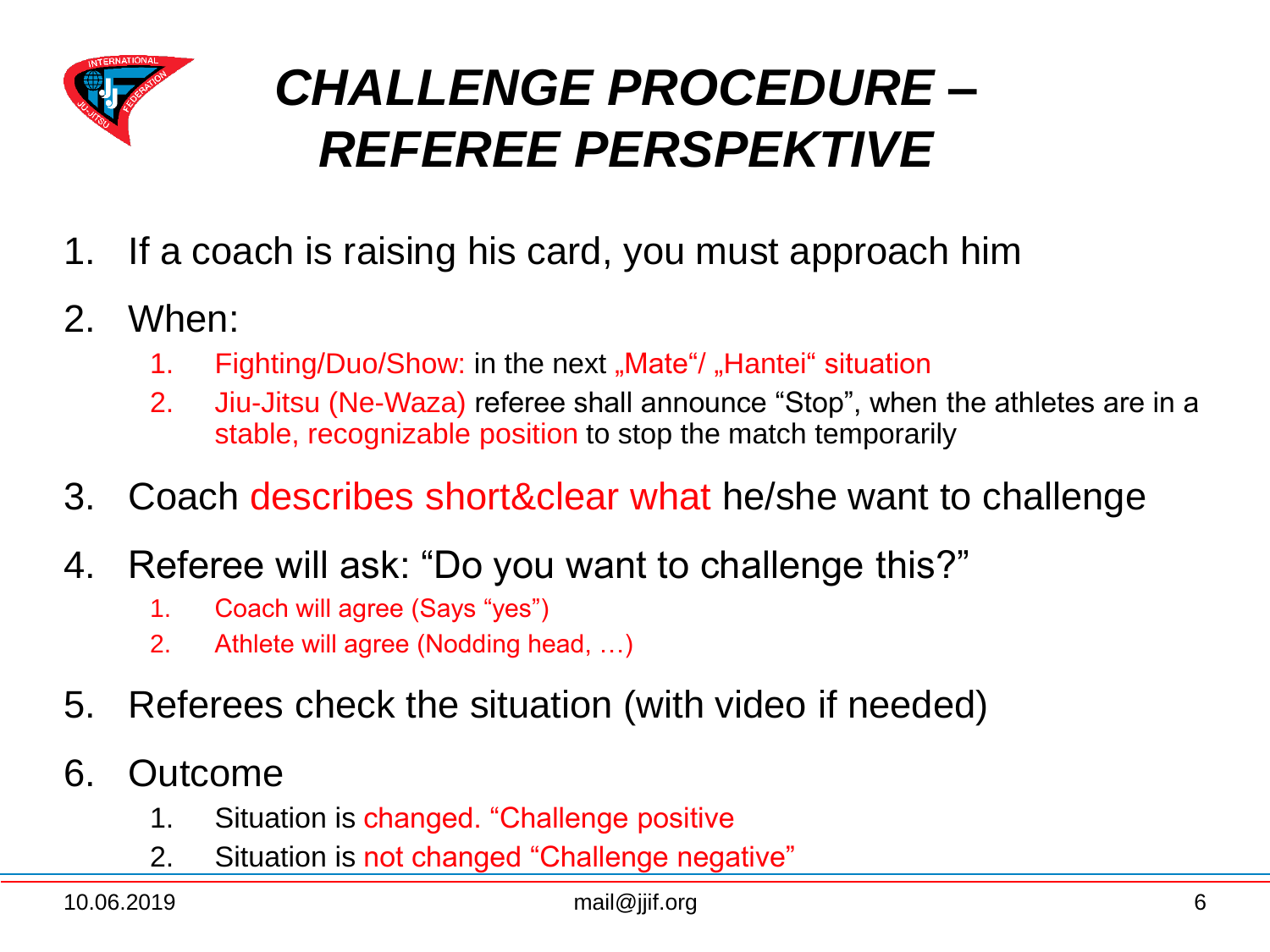

### *REMARKS - TIME FOR CHALLENGE*



The situation shall not have happened before the last "Mate" / "Hajime" / "Hantei" situation.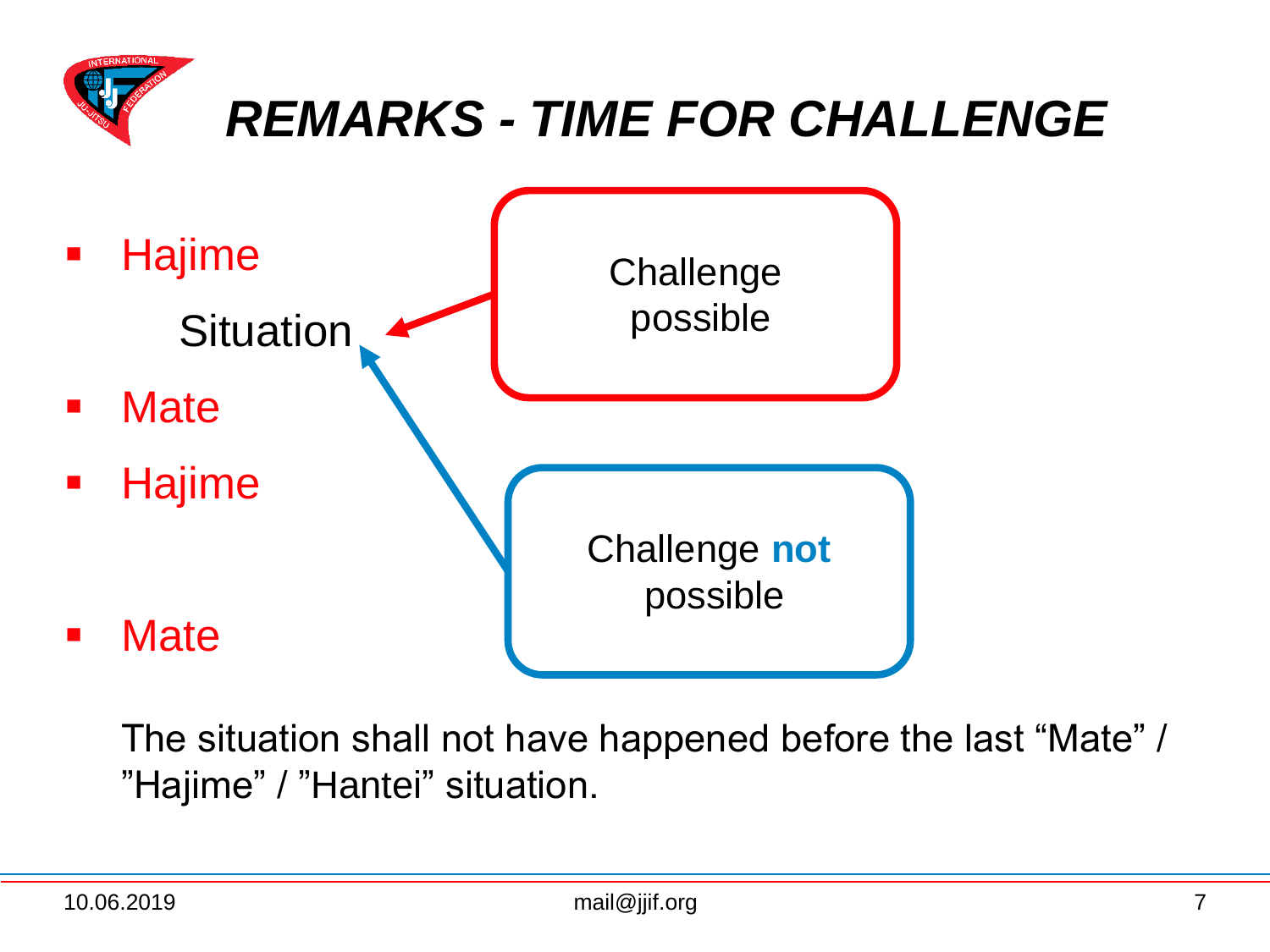

- The referee asks the coach if he/she want to challenge the situation.
- **If the coach says "yes", and the athlete shows his/her** agreement, the challenge is started...
	- If the athlete does not agree with the starting of the challenge it will not be started.
	- In case an athlete does not agree with the starting of the challenge for the third time in a match, it will be considered as a negative outcome of the challenge.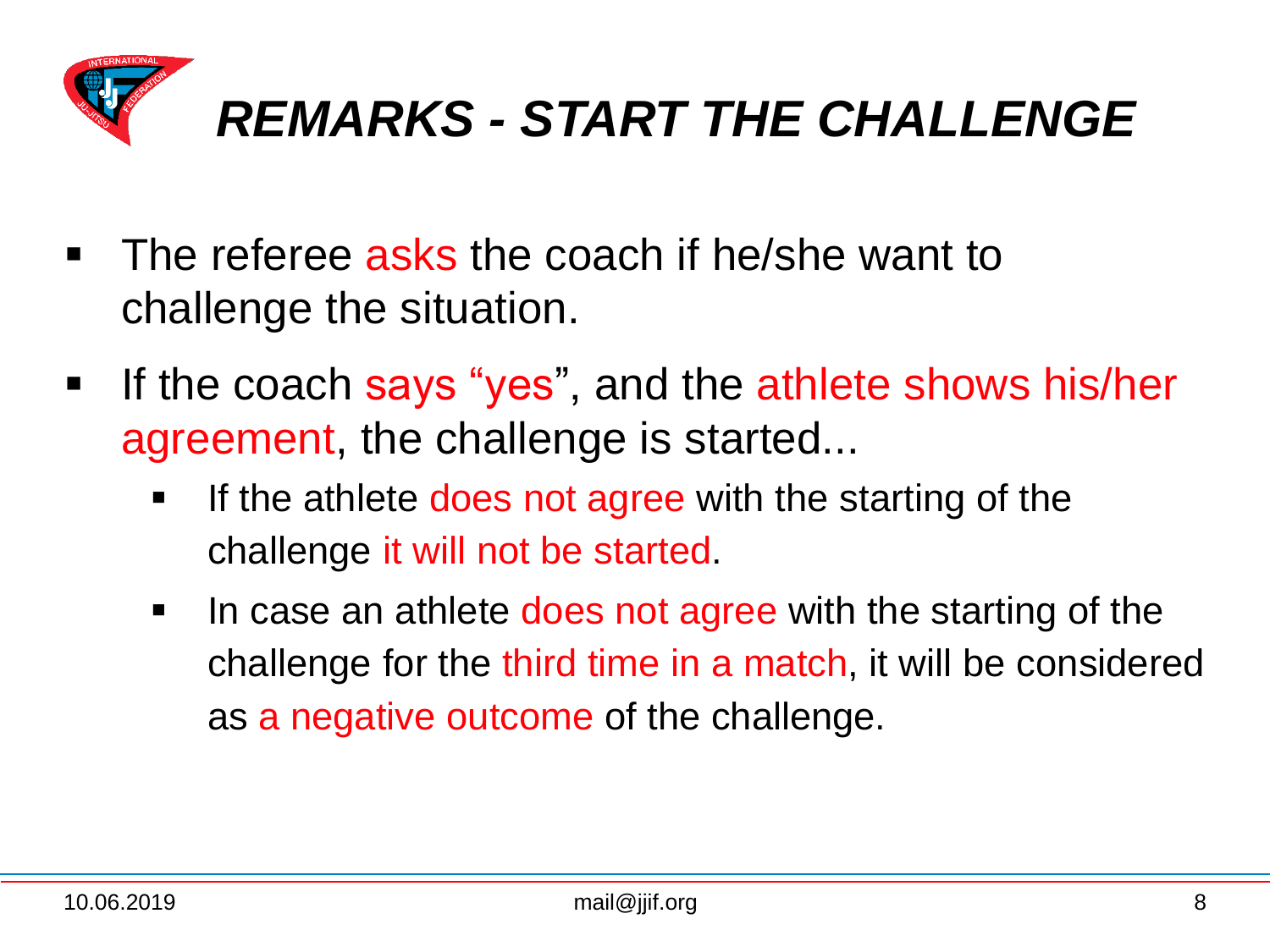

### **Your right to challenge for this athlete is lost.**

### The accreditation card of the athlete will be marked.

Second chance for medal fight only!